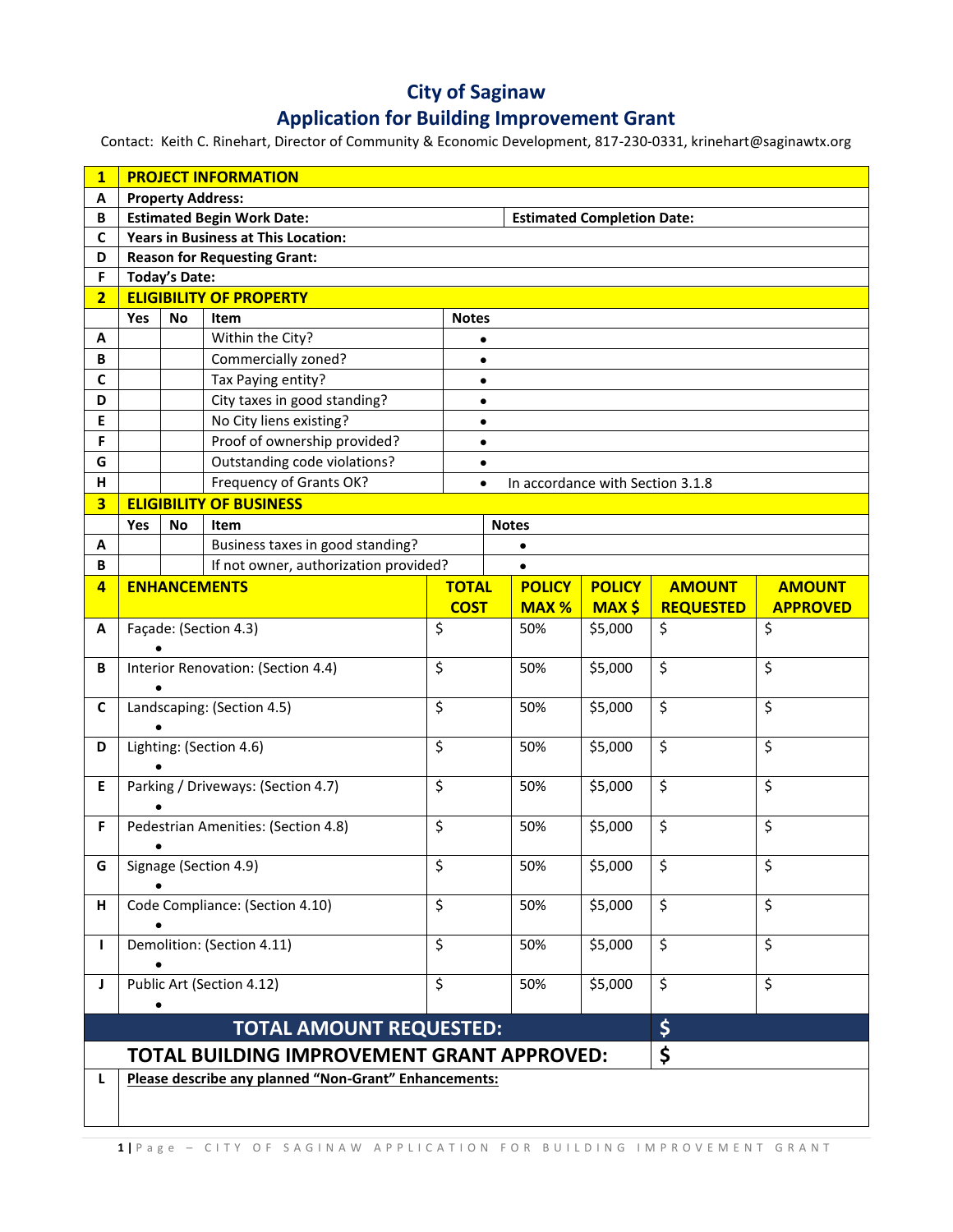| 5 <sup>1</sup> | <b>GRANT PRIORITIES</b>                       |                                        |                                                            |  |                                                 |                                    |  |
|----------------|-----------------------------------------------|----------------------------------------|------------------------------------------------------------|--|-------------------------------------------------|------------------------------------|--|
|                | Yes                                           | No                                     | <b>Preferred Area?</b>                                     |  | <b>Notes</b>                                    |                                    |  |
| A              |                                               |                                        | Transportation corridors including:                        |  |                                                 |                                    |  |
|                |                                               |                                        | Saginaw Blvd., Bailey Boswell Rd., Old                     |  |                                                 |                                    |  |
|                |                                               |                                        | Decatur Rd., Blue Mound Rd., or McLeroy                    |  |                                                 |                                    |  |
|                |                                               |                                        | Blvd.                                                      |  |                                                 |                                    |  |
| B              |                                               |                                        | Downtown                                                   |  | $\bullet$                                       |                                    |  |
|                | Yes                                           | No                                     | <b>Preferred Business?</b>                                 |  | <b>Notes</b>                                    |                                    |  |
| $\mathbf c$    |                                               |                                        | Retail                                                     |  | $\bullet$                                       |                                    |  |
| D              |                                               |                                        | Restaurants                                                |  | $\bullet$                                       |                                    |  |
| E              |                                               |                                        | <b>Professional Office</b>                                 |  | $\bullet$                                       |                                    |  |
| F              |                                               |                                        | <b>Industrial and Manufacturing</b>                        |  | $\bullet$                                       |                                    |  |
| G              |                                               |                                        | Any sales-tax generating business                          |  | $\bullet$                                       |                                    |  |
| 6              |                                               | <b>ATTACHMENTS / EXHIBITS</b>          |                                                            |  |                                                 |                                    |  |
|                | Yes                                           | No                                     | Item                                                       |  | <b>Notes</b>                                    |                                    |  |
| Α              |                                               |                                        | Ownership documentation                                    |  | $\bullet$                                       |                                    |  |
| B              |                                               |                                        | Photos of existing conditions                              |  | $\bullet$                                       |                                    |  |
| C              |                                               |                                        | Drawing, renderings, plans of the proposed                 |  | $\bullet$                                       |                                    |  |
|                |                                               |                                        | enhancements                                               |  |                                                 |                                    |  |
| D              |                                               |                                        | Written description of the enhancements                    |  | $\bullet$                                       |                                    |  |
|                |                                               | including building materials and color |                                                            |  |                                                 |                                    |  |
|                |                                               |                                        | schemes                                                    |  |                                                 |                                    |  |
| Е              |                                               |                                        | Construction cost estimate                                 |  | $\bullet$                                       |                                    |  |
| F              |                                               |                                        | Copy of signed lease agreement                             |  | If Applicant is not property owner<br>$\bullet$ |                                    |  |
| G              |                                               |                                        | Written support of the grant application<br>from the owner |  | $\bullet$                                       | If Applicant is not property owner |  |
| $\overline{7}$ |                                               |                                        |                                                            |  |                                                 |                                    |  |
| A              |                                               | <b>CONTRACTOR INFORMATION</b>          |                                                            |  |                                                 |                                    |  |
|                | <b>Contractor for:</b><br><b>Company Name</b> |                                        |                                                            |  |                                                 |                                    |  |
|                | <b>Contract Person:</b><br>Title:             |                                        |                                                            |  |                                                 |                                    |  |
|                | Address                                       |                                        |                                                            |  |                                                 |                                    |  |
|                |                                               | Work Phone:                            | Cell:                                                      |  |                                                 | Fax:                               |  |
|                | Email:                                        |                                        |                                                            |  | Website:                                        |                                    |  |
| В              |                                               |                                        |                                                            |  |                                                 |                                    |  |
|                | <b>Contractor for:</b><br><b>Company Name</b> |                                        |                                                            |  |                                                 |                                    |  |
|                |                                               | <b>Contract Person:</b>                |                                                            |  | Title:                                          |                                    |  |
|                | Address                                       |                                        |                                                            |  |                                                 |                                    |  |
|                |                                               | Work Phone:<br>Cell:                   |                                                            |  |                                                 | Fax:                               |  |
|                | Email:                                        |                                        |                                                            |  | Website:                                        |                                    |  |
| C              | <b>Contractor for:</b>                        |                                        |                                                            |  |                                                 |                                    |  |
|                | <b>Company Name</b>                           |                                        |                                                            |  |                                                 |                                    |  |
|                | Contract Person:<br>Title:                    |                                        |                                                            |  |                                                 |                                    |  |
|                |                                               | Address                                |                                                            |  |                                                 |                                    |  |
|                |                                               | Work Phone:<br>Cell:                   |                                                            |  |                                                 | Fax:                               |  |
|                |                                               | Email:                                 |                                                            |  | Website:                                        |                                    |  |
| D              |                                               | Contractor for:                        |                                                            |  |                                                 |                                    |  |
|                |                                               | <b>Company Name</b>                    |                                                            |  |                                                 |                                    |  |
|                |                                               | Title:<br>Contract Person:             |                                                            |  |                                                 |                                    |  |
|                | Address                                       |                                        |                                                            |  |                                                 |                                    |  |
|                |                                               | Work Phone:<br>Cell:                   |                                                            |  |                                                 | Fax:                               |  |
|                | Email:                                        |                                        |                                                            |  | Website:                                        |                                    |  |